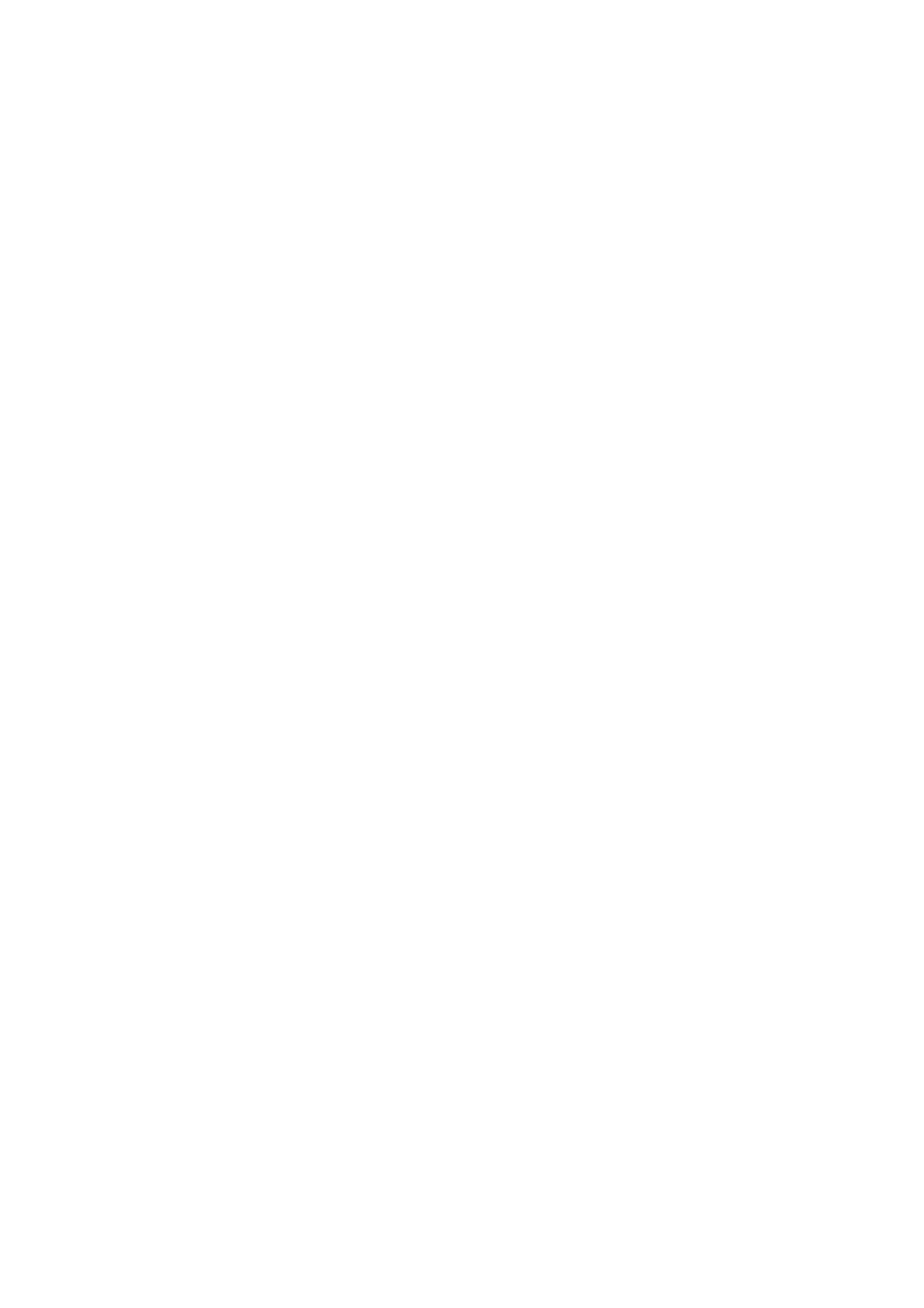Cost Explorer を使用したコストの可視化と理解

Enter your first name here. Enter your surname here. Enter your organisation's name here. Enter your organisational division here. Enter your email address here.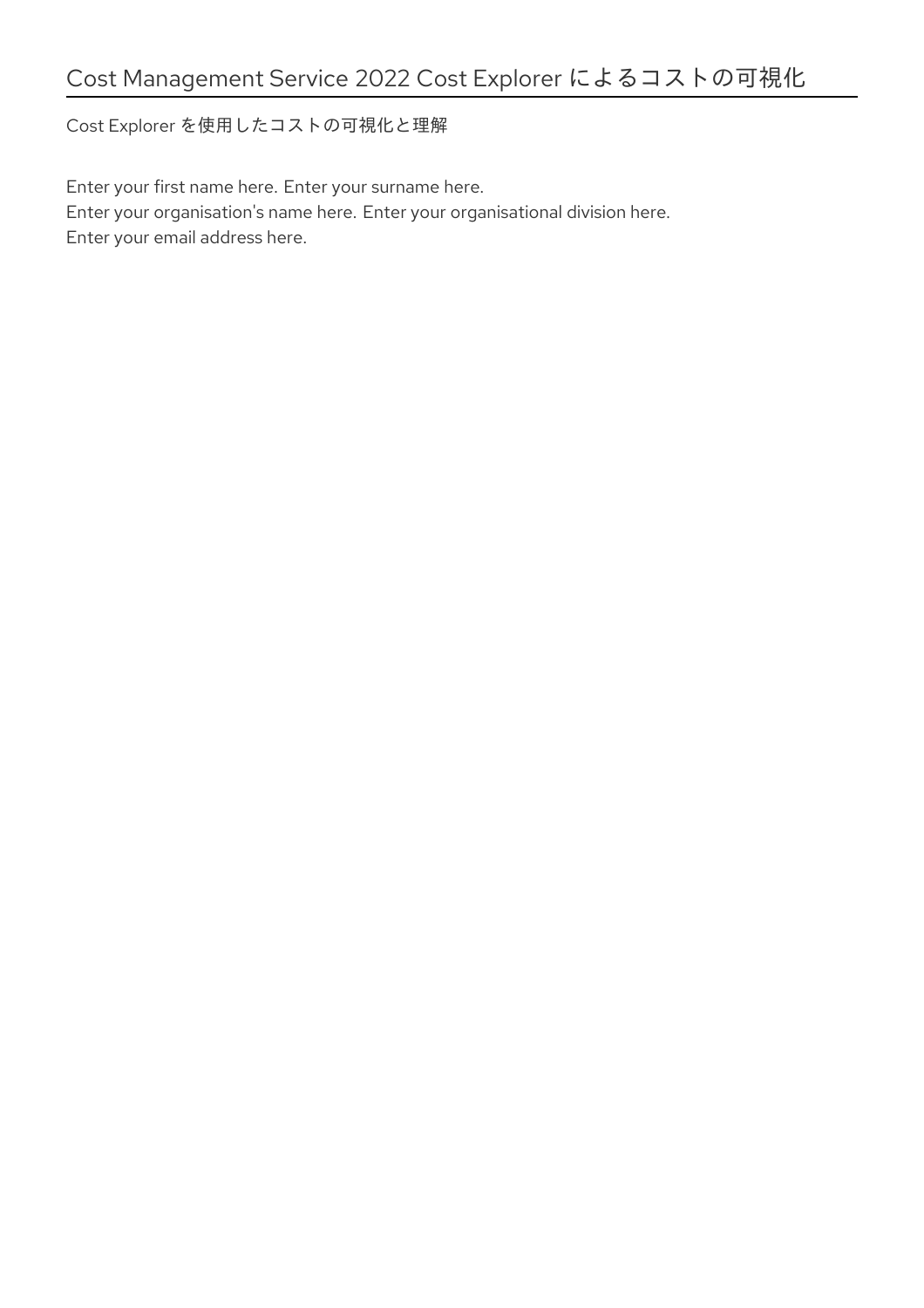## 法律上の通知

Copyright © 2022 | You need to change the HOLDER entity in the en-US/Visualizing\_your\_costs\_using\_cost\_explorer.ent file |.

The text of and illustrations in this document are licensed by Red Hat under a Creative Commons Attribution–Share Alike 3.0 Unported license ("CC-BY-SA"). An explanation of CC-BY-SA is available at

http://creativecommons.org/licenses/by-sa/3.0/

. In accordance with CC-BY-SA, if you distribute this document or an adaptation of it, you must provide the URL for the original version.

Red Hat, as the licensor of this document, waives the right to enforce, and agrees not to assert, Section 4d of CC-BY-SA to the fullest extent permitted by applicable law.

Red Hat, Red Hat Enterprise Linux, the Shadowman logo, the Red Hat logo, JBoss, OpenShift, Fedora, the Infinity logo, and RHCE are trademarks of Red Hat, Inc., registered in the United States and other countries.

Linux ® is the registered trademark of Linus Torvalds in the United States and other countries.

Java ® is a registered trademark of Oracle and/or its affiliates.

XFS ® is a trademark of Silicon Graphics International Corp. or its subsidiaries in the United States and/or other countries.

MySQL<sup>®</sup> is a registered trademark of MySQL AB in the United States, the European Union and other countries.

Node.js ® is an official trademark of Joyent. Red Hat is not formally related to or endorsed by the official Joyent Node.js open source or commercial project.

The OpenStack ® Word Mark and OpenStack logo are either registered trademarks/service marks or trademarks/service marks of the OpenStack Foundation, in the United States and other countries and are used with the OpenStack Foundation's permission. We are not affiliated with, endorsed or sponsored by the OpenStack Foundation, or the OpenStack community.

All other trademarks are the property of their respective owners.

## 概要

このガイドでは、インタラクティブな Cost Explorer を使用した Cost Management の方法につい て説明します。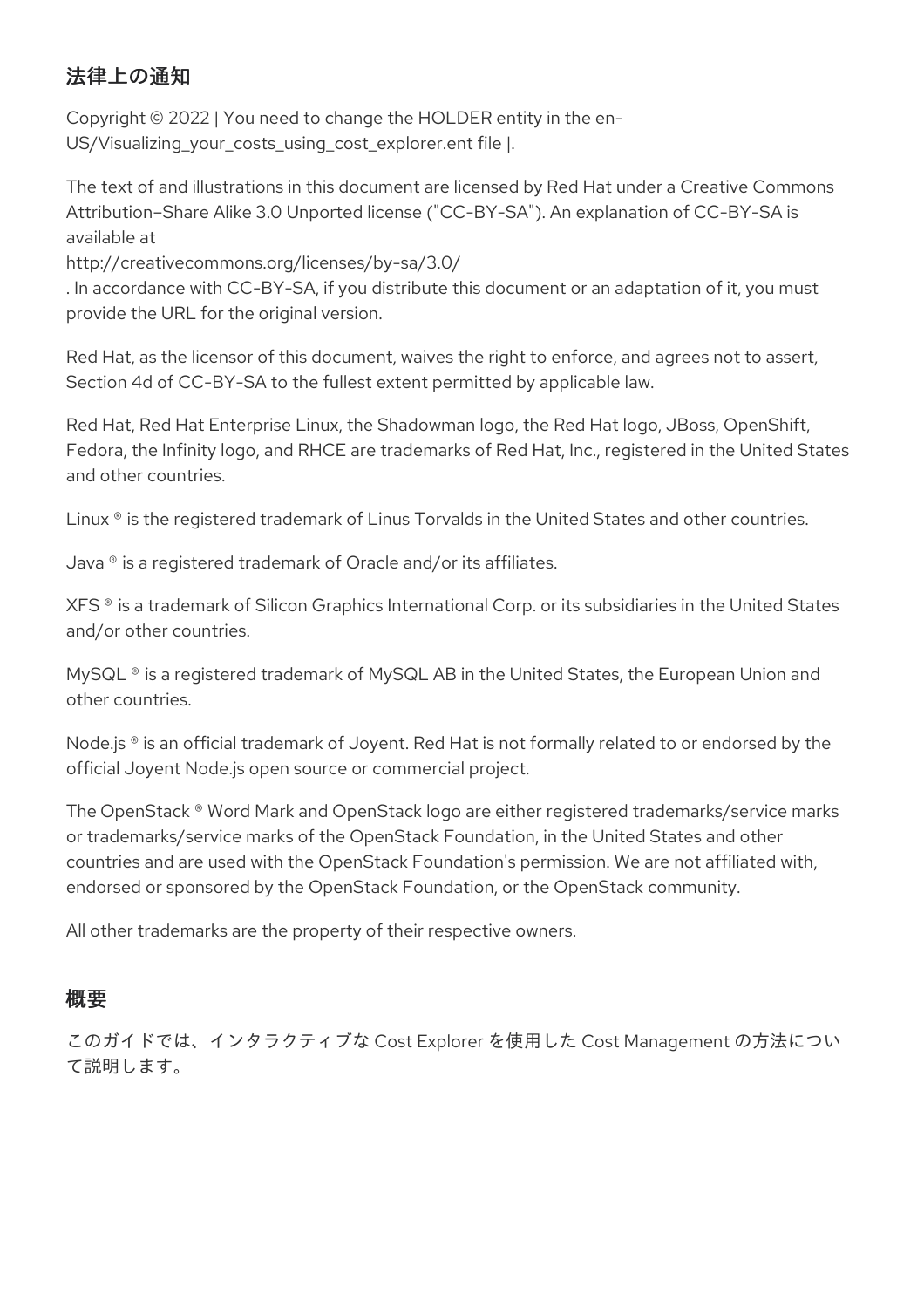# 目次

| 11 COST FXPLORER について                  |  |
|----------------------------------------|--|
| 1.2. COST EXPLORER を使用したコストデータのフィルタリング |  |
| 1.3. コストデータのエクスポート                     |  |
|                                        |  |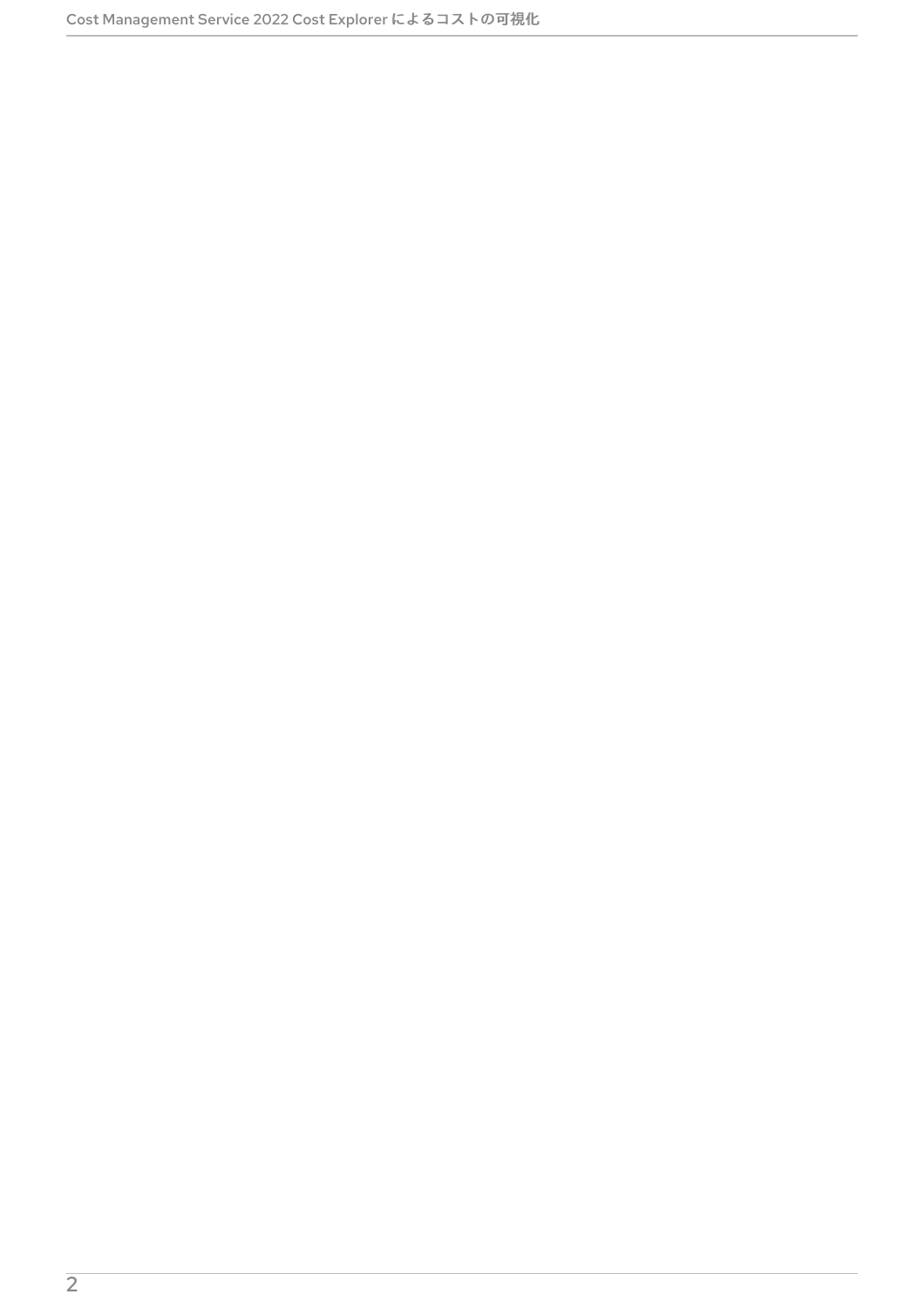## 第1章 COST EXPLORER の使用

<span id="page-6-0"></span>Cost Management Cost Explorer では、時間軸でコストを確認することができます。Cost Explorer を 使用すると、支出をフィルタリングして質問の答えを見つけたり、詳細を見たり、データの傾向を調べ たりできます。

## <span id="page-6-1"></span>1.1. COST EXPLORER について

Cost Management Cost [Explorer](https://console.redhat.com/openshift/cost-management/explorer) を使用すると、最大 90 日分のコストと使用状況の情報を含むカスタ ムグラフを作成し、コストをさらに視覚化し、解釈することができます。

Cost Explorer を使用すると、以下を行うことができます。

- 異常なイベントを特定する。
- 時間の経過とともにコストデータがどのように変化するかを理解する。
- コストと使用状況データのカスタムバーチャートを作成する。
- カスタムコストデータファイルをエクスポートする。

#### 図1.1 Cost Explorer のインターフェース



Cost Explorer チャートの 1 本のバーは、フィルターされたオプションに対応する 1 日分のコストおよび 使用状況データを表します。最も重要な 5 つのメトリックスは個別に表示され、その他のメトリックス は Others カテゴリーに分類されます。コストおよび使用状況データのフィルタリングに関する詳しい 情報は、「Cost Explorer [を使用したコストデータのフィルタリング」](#page-7-1)を参照してください。

## <span id="page-6-2"></span>1.2. COST EXPLORER を使用したコストデータのフィルタリング

Cost [Explorer](https://console.redhat.com/openshift/cost-management/explorer) でフィルターオプションを使用して、表示するデータをカスタマイズできます。

この例では、過去 90 日間の Open Shift Container Platform プロジェクトに関連するコストを確認する 方法を示しています。

Cost Management データソースとして追加されている OpenShift クラスター。手順

#### 前提条件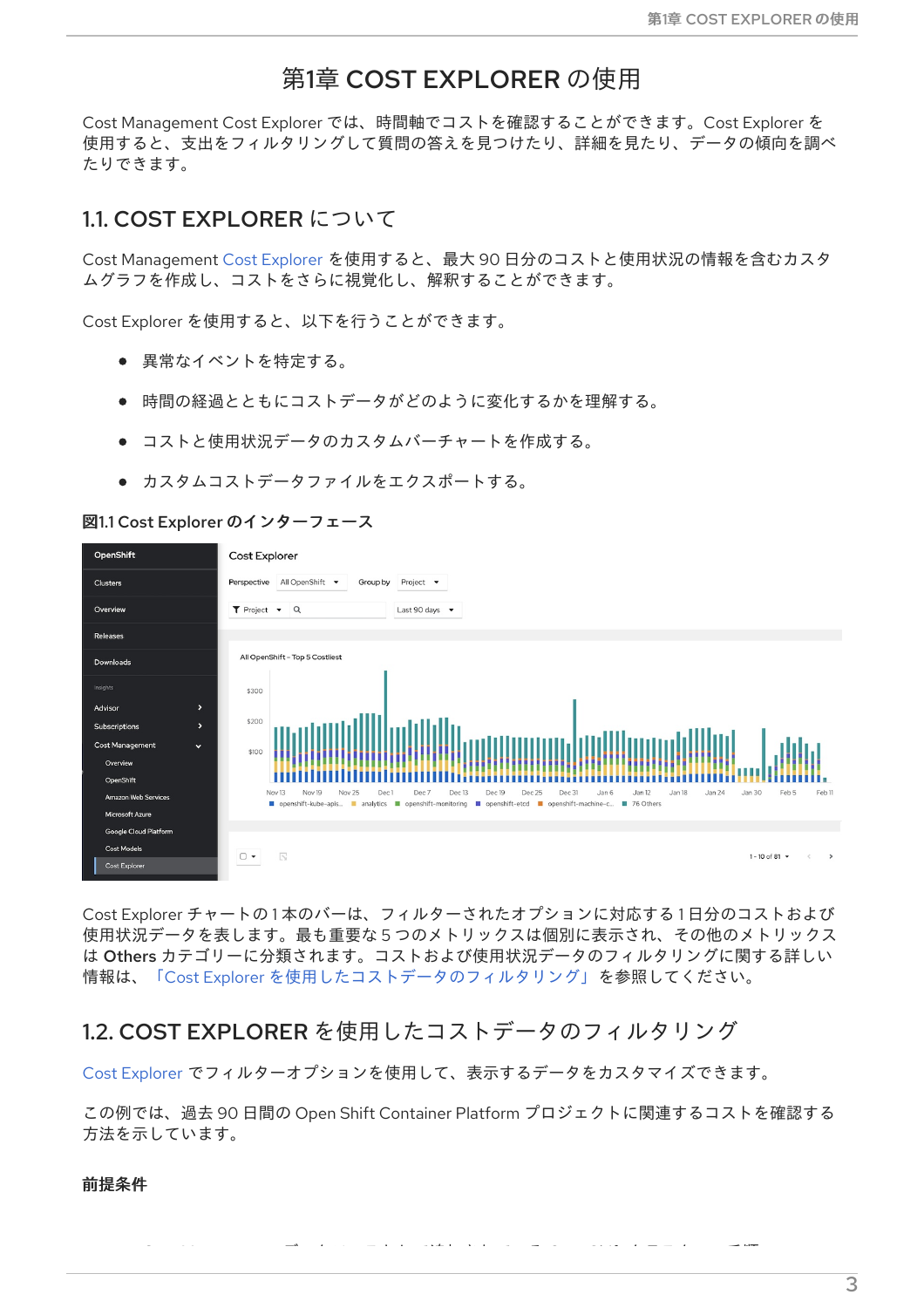- <span id="page-7-1"></span>● Cost Management データソースとして追加されている OpenShift クラスター。手順 は、OpenShift Container Platform [ソースのサブスクリプション管理への追加を](https://access.redhat.com/documentation/ja-jp/cost_management_service/2022/html-single/adding_an_openshift_container_platform_source_to_cost_management/index)参照してくだ さい。
- Cost Management データソースとして追加されたクラウドインフラストラクチャーアカウン ト。クラウドプロバイダータイプの手順は、Cost Management [へのソースの追加](https://access.redhat.com/documentation/ja-jp/cost_management_service/2022/html-single/getting_started_with_cost_management/index#adding-sources_configuring)を参照して ください。

### 手順

- 1. Cost [Explorer](https://console.redhat.com/openshift/cost-management/explorer) から Perspective を選択します。例えば、All Open Shift Costを選択すると、 OpenShift の累積コストが表示されます。
- 2. グループ化を選択します。例えば、OpenShift Container Platform で は、Project、Node、Cluster、Tag でグループ化できます。他のパースペクティブビューで は、Group by オプションが随時変更されます。
- 3. 必要に応じて、1 つまたは複数の Projects、Nodes、Clusters、または Tag を名前で指定しま す。
- 4. Last 90 daysを選択して、過去 90 日間のコストデータを表示します。
- 5. これらのステップを他のパースペクティブやグループ分けで繰り返すことで、コストをより深 く理解することができます。

### 次のステップ

データをフィルターリングした後、CSV [ファイルにエクスポートすることができます。詳細は、「コス](#page-7-0) トデータのエクスポート」を参照してください。

# <span id="page-7-0"></span>1.3. コストデータのエクスポート

Cost [Explorer](https://console.redhat.com/openshift/cost-management/explorer) を使用して、カスタマイズされたコストデータの CSV ファイルをローカルワークステー ションにエクスポートします。これらのファイルには、必要なレポートツールに適用できるコストデー タの詳細情報が含まれます。

#### 前提条件

- Cost Management データソースとして追加されている OpenShift クラスター。手順 は、OpenShift Container Platform [ソースのサブスクリプション管理への追加を](https://access.redhat.com/documentation/ja-jp/cost_management_service/2022/html-single/adding_an_openshift_container_platform_source_to_cost_management/index)参照してくだ さい。
- Cost Management データソースとして追加されたクラウドインフラストラクチャーアカウン ト。クラウドプロバイダータイプの手順は、Cost Management [へのソースの追加](https://access.redhat.com/documentation/ja-jp/cost_management_service/2022/html-single/getting_started_with_cost_management/index#adding-sources_configuring)を参照して ください。

#### 手順

- 1. Cost [Explorer](https://console.redhat.com/openshift/cost-management/explorer) アプリケーションに移動します。
- 2. Cost Explorer のフィルターオプションを使用して、必要な情報を作成します。
- 3. Cost Explorer グラフの下に表示される一覧で、エクスポートする項目を選択します。
- 4.  $\Box$  Export ボタンをクリックします。